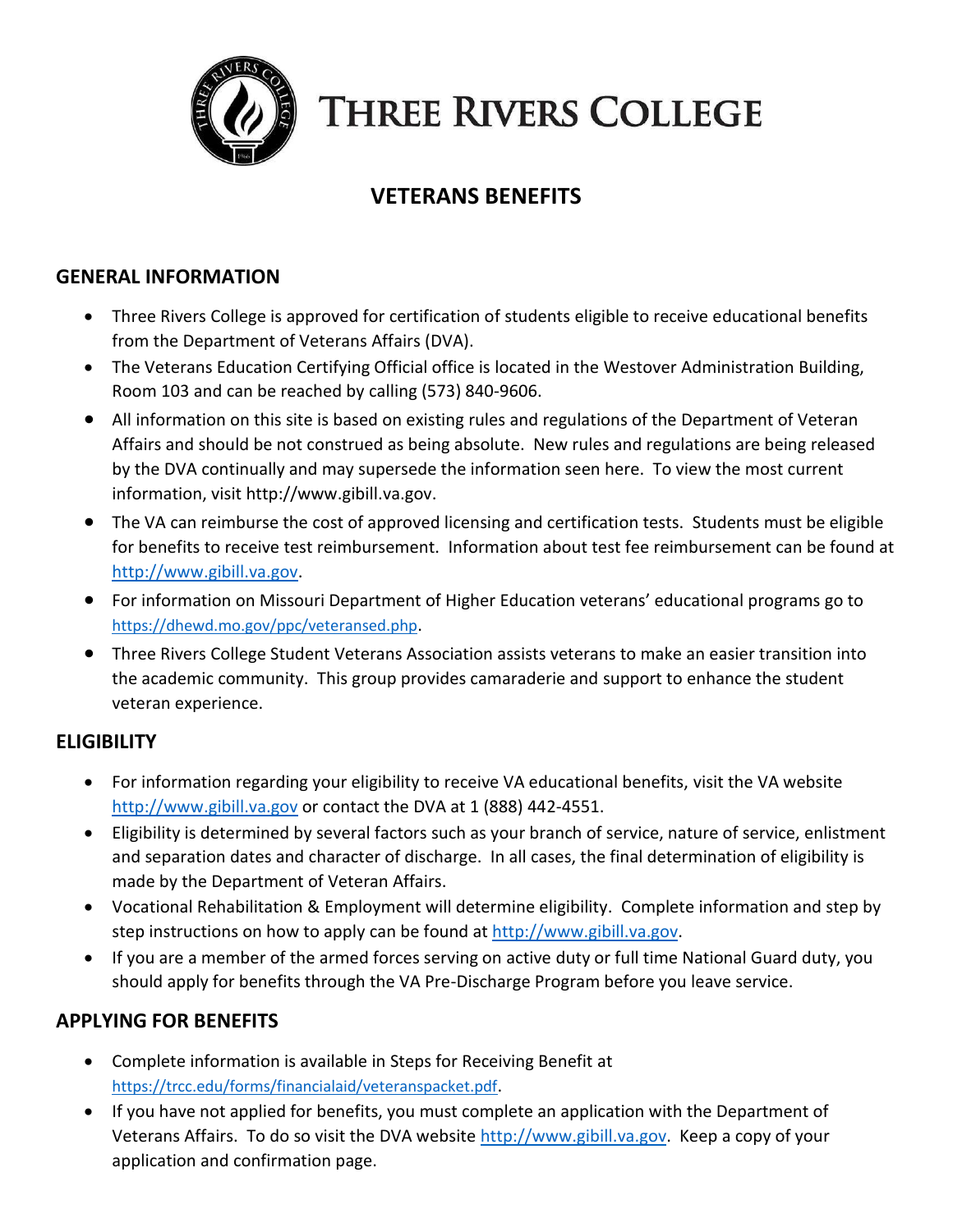• Once the DVA approves your application for benefits, they will send you a Certificate of Eligibility (COE). You should submit your Certificate of Eligibility (COE) and your most recent DD-214 (Member 4) copy, guard members submit your NOBE, to the Office of Financial Aid or the external location in which you will be attending.

## **TRANSFER AND GUEST STUDENTS**

- See Steps for Receiving Benefits at <https://trcc.edu/forms/financialaid/veteranspacket.pdf> for complete instructions.
- Guest students will need a parent letter from their degree seeking institution.

### **PAY FOR CLASSES**

- It is every student's responsibility to ensure their account is current and paid in full.
- You are responsible for an outstanding balance whether or not you are expecting or have received GI Bill® education benefit payments.
- Three Rivers College makes every effort to work with students but you should always have a backup plan in place for tuition payments, living expenses, etc., should your VA benefit payments be delayed, reduced or denied.
- Options for payment may include the federal student aid and/or a TRC payment plan.

### **VETERAN'S RESPONSIBILITIES**

- Eligible veterans and dependents are responsible for notifying the School Certifying Official or someone at the external location in which they are attending of their intent to use VA educational benefits each semester. To indicate their intent, they must submit the Veterans Registration Form to the financial aid office or to the external location in which registered for classes.
- It is advised that you meet personally or by telephone each semester with the School Certifying Official. The main contact method of the School Certifying Official with you will be by your MyTRCC email.
- Enroll only for courses that apply to your degree program. Only courses that apply towards your declared degree program will be certified. The VA will only pay for one Degree or Certificate Program at a time.
- You must inform the School Certifying Official when you: add or drop a class; change your Degree Program; withdraw from a class or TRC; or change your address. Failure to do so may result in overpayment collections from the DVA.
- The DVA will not pay for the repeat of a satisfactorily completed course, except under special circumstances.
- Eligible veterans and dependents are responsible for providing all official high school transcripts, college transcripts and any military transcripts to the Registrar's Office.
- Attend classes and make satisfactory progress in accordance with TRC's Satisfactory Academic Progress guidelines. Failure to do so will result in loss of benefits until the requirements for reinstatement have been met.
- Veteran students receiving CH30 Montgomery GI Bill®, CH1606 Montgomery GI Bill® for Reservists or CH1607 Reserve Educational Assistance Program are required to log onto the VA website [http://www.gibill.va.gov](http://www.gibill.va.gov/) and click on WAVE (Web Automated Verification Enrollment) on the last day of each month to verify enrollment with the VA or call 1-888-442-4551.